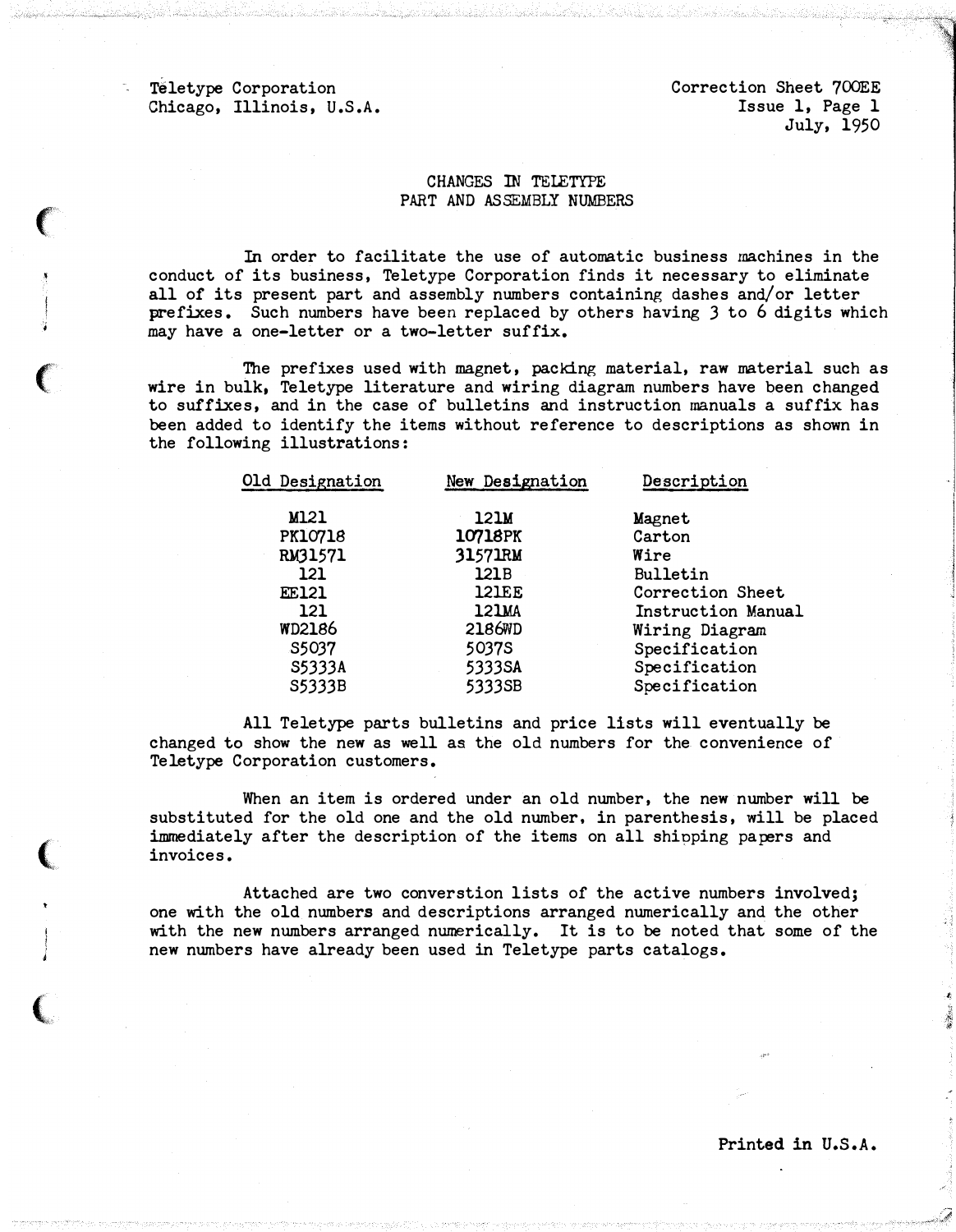## - 2 - (700EE)

## OLD TO NEW NUMBER CONVERSION LIST

| 01d<br><u>No.</u>                                         | New<br><u>No.</u>                              | Description                                 | 01d<br>$N_{\odot}$                             | New<br><u>No. </u>                             | <b>Description</b>                             | 01d<br><u>No. </u>                                        | New<br><u>No.</u>                                          | Description                                           |           |
|-----------------------------------------------------------|------------------------------------------------|---------------------------------------------|------------------------------------------------|------------------------------------------------|------------------------------------------------|-----------------------------------------------------------|------------------------------------------------------------|-------------------------------------------------------|-----------|
| $4 - 8$<br>$23 - 8$<br>$33 - 1$<br>$33 - 2$<br>$33 - 3$   | 74879<br>125105<br>1157<br>125108<br>1158      | Stud<br>Terminal<br>Screw<br>Screw<br>Screw | 33–224<br>33-225<br>33–227<br>33-234<br>33–238 | 125178<br>125179<br>125180<br>1177<br>1179     | Screw<br>Screw<br>Screw<br>Screw<br>Screw      | 35–33<br>$35 - 34$<br>$35 - 40$<br>35–42<br>35–47         | 112632<br>125243<br>125244<br>110436<br>125246             | Spring<br>Spring<br>Spring<br>Spring<br>Spring        |           |
| $33 - 4$<br>$33 - 5$<br>$33 - 6$<br>$33 - 7$<br>$33 - 8$  | 1263<br>1159<br>1160<br>1161<br>125109         | Screw<br>Screw<br>Screw<br>Screw<br>Screw   | 33–240<br>33–252<br>33–253<br>33-254<br>33–255 | 86850<br>125189<br>125190<br>125191<br>125192  | Screw<br>Screw<br>Screw<br>Screw<br>Screw      | $35 - 52$<br>$35 - 53$<br>$35 - 54$<br>35–58<br>$35 - 68$ | 4702<br>125248<br>112633<br>3608<br>125250                 | Spring<br>Spring<br>Spring<br>Spring<br>Spring        |           |
| $33 - 9$<br>33–10<br>$33 - 11$<br>33–12<br>$33 - 13$      | 125110<br>1162<br>1163<br>125111<br>5740       | Screw<br>Screw<br>Screw<br>Screw<br>Screw   | 33-257<br>33-270<br>33–271<br>33–276<br>33–278 | 125193<br>87636<br>125195<br>125197<br>125199  | Screw<br>Screw<br>Screw<br>Screw<br>Screw      | 35–69<br>35-70<br>35–71<br>$35 - 72$<br>$35 - 78$         | 125251<br>110437<br>125252<br>125253<br>125254             | Spring<br>Spring<br>Spring<br>Spring<br>Spring        | $\bullet$ |
| 33–14<br>33–15<br>33–16<br>33–17<br>$33 - 18$             | 1164<br>125112<br>1165<br>1166<br>125113       | Screw<br>Screw<br>Screw<br>Screw<br>Screw   | 33–280<br>33-282<br>33–283<br>33-296<br>33–333 | 125005<br>125200<br>125201<br>125205<br>125006 | Screw<br>Screw<br>Screw<br>Screw<br>Screw      | $35 - 80$<br>$35 - 85$<br>35–86<br>$35 - 87$<br>35–88     | 125255<br>125257<br>4703<br>4708<br>110438                 | Spring<br>Spring<br>Spring<br>Spring<br>Spring        |           |
| $33 - 21$<br>$33 - 22$<br>33–29<br>$33 - 32$<br>$33 - 35$ | 112620<br>125114<br>125116<br>125117<br>1168   | Screw<br>Screw<br>Screw<br>Screw<br>Screw   | 33-334<br>33-335<br>33–336<br>33-337<br>33–341 | 112622<br>112623<br>125206<br>112624<br>125209 | Screw<br>Screw<br>Screw<br>Screw<br>Screw      | 35-89<br>35–99<br>35–116<br>35-126<br>35–132              | 112634<br>125258<br>125262<br>3610<br>125267               | Spring<br>Spring<br>Spring<br>Spring<br>Spring        |           |
| $33 - 37$<br>$33 - 38$<br>$33 - 39$<br>33–41<br>$33 - 43$ | 1169<br>125119<br>1222<br>125120<br>125122     | Screw<br>Screw<br>Screw<br>Screw<br>Screw   | 33-344<br>33–346<br>33-348<br>33–350<br>33-360 | 125211<br>125212<br>125213<br>125215<br>1181   | Screw<br>Screw<br>Screw<br>Screw<br>Screw      | 35–133<br>35–134<br>35–137<br>$36 - 24$<br>36–28          | 125268<br>4705<br>112635<br>125272<br>125273               | Spring<br>Spring<br>Spring<br>Pin<br>Pin              |           |
| 33–49<br>$33 - 50$<br>$33 - 53$<br>33–54<br>$33 - 57$     | 1170<br>125124<br>1171<br>1172<br>125126       | Screw<br>Screw<br>Screw<br>Screw<br>Screw   | 33–362<br>$34 - 1$<br>34–2<br>$34 - 4$<br>34–5 | 125217<br>125218<br>3595<br>112626<br>5475     | Screw<br>Nut<br>Nut<br>Nut<br>Nut              | 36–39<br>36–45<br>36–51<br>36–56<br>$36 - 73$             | 125276<br>125277<br>125278<br>3614<br>125260               | Pin<br>Pin<br>Pin<br>Pin<br>Pin                       |           |
| 33–58<br>33–63<br>33–64<br>33–65<br>$33 - 69$             | 125127<br>125130<br>1173<br>125131<br>1223     | Screw<br>Screw<br>Screw<br>Screw<br>Screw   | 34–6<br>$34 - 7$<br>34–8<br>34–9<br>34–10      | 3597<br>70073<br>3598<br>3599<br>125220        | Nut<br>Nut<br>Nut<br>Nut<br>Nut                | $36 - 60$<br>36-110<br>36–114<br>36-120<br>36–132         | 125281<br>125288<br>125290<br>125269<br>125292             | Pin<br>Pin<br>Pin<br>Pin<br>Pin                       |           |
| 33–70<br>33-85<br>33-86<br>$33 - 89$<br>33–98             | 125132<br>125138<br>125139<br>125141<br>125142 | Screw<br>Screw<br>Screw<br>Screw<br>Screw   | 34-11<br>34–12<br>34–13<br>34–14<br>$34 - 16$  | 112627<br>5473<br>125221<br>5815<br>125222     | Nut<br>Nut<br>Nut<br>Nut<br>Nut                | 36-137<br>$36 - 147$<br>36–150                            | 3614<br>125296<br>125297<br>36-153 110440<br>36-164 125300 | Pin<br>Pin<br>Pin<br>Pin<br>Pin                       |           |
| 33–101<br>33–110<br>33–111<br>33-114<br>33–130            | 125143<br>110434<br>49054<br>125146<br>125149  | Screw<br>Screw<br>Screw<br>Screw<br>Screw   | 34-19<br>34–24<br>34–25<br>34–27<br>34–28      | 125223<br>125224<br>3600<br>125225<br>3602     | Nut<br>Nut<br>Nut<br>Nut<br>Nut                | 43-10<br>43–12<br>$46 - 3$<br>$61 - 7$<br>61-10           | 125306<br>3617<br>125307<br>3618<br>125314                 | Stop<br>Washer<br>Washer<br>Insulator<br>Screw        |           |
| 33-132 125001<br>33–153<br>33-156<br>33-157<br>33-158     | 125154<br>1162<br>1174<br>125155               | Screw<br>Screw<br>Screw<br>Screw<br>Screw   | $34 - 29$<br>34–39<br>34–41<br>34-48<br>34–50  | 3603<br>125227<br>125228<br>125229<br>3604     | Nut<br>Nut<br>Nut<br>Nut<br>Nut                | $61 - 24$<br>$61 - 25$<br>100-74<br>100-75<br>$100 - 80$  | 125010<br>125317<br>5816<br>3620<br>125328                 | Washer<br>Insulator<br>Washer<br>Washer<br>Bushing    | $\bullet$ |
| 33–163<br>33–168<br>33–170<br>33–179<br>33–180            | 125157<br>125159<br>112621<br>125002<br>125162 | Screw<br>Screw<br>Screw<br>Screw<br>Screw   | 34–51<br>$34 - 55$<br>34–56<br>34–58<br>34–59  | 1030<br>3606<br>110435<br>125231<br>125009     | Nut<br>Nut<br>Nut<br>Nut<br>Nut                | $100 - 84$<br>100-85<br>$100 - 96$<br>100-108<br>100-112  | 125330<br>3621<br>110441<br>3624<br>125339                 | Screw<br>Terminal<br>Shim<br>Washer<br>Terminal       |           |
| 33–185<br>33–193<br>33-194<br>33–195<br>33-197            | 125163<br>125164<br>125165<br>1176<br>125167   | Screw<br>Screw<br>Screw<br>Screw<br>Screw   | 34-61<br>34–64<br>34–66<br>35–1<br>$35 - 2$    | 125233<br>112628<br>125235<br>112629<br>112630 | Nut<br>Nut<br>Nut<br>Spring<br>Spring          | 100-120<br>$103 - 27$<br>$112 - 7$<br>$122 - 5$<br>122-11 | 125341<br>125011<br>125373<br>125379<br>125360             | Bushing<br>Washer<br>Screw<br>Post<br>Chute           |           |
| 33-198<br>33-206<br>33–207<br>33–208<br>33-213            | 125168<br>125003<br>125170<br>125171<br>125176 | Screw<br>Screw<br>Screw<br>Screw<br>Screw   | 35–8<br>35–13<br>35–24<br>35–27<br>$35 - 28$   | 112631<br>125236<br>125239<br>125241<br>125242 | Spring<br>Spring<br>Spring<br>Spring<br>Spring | 122-12<br>122-18<br>S-122-19<br>S-122-20<br>S-122-21      | 125381<br>125382<br>125383<br>125384<br>125385             | Stud<br>Cable<br><b>Bracket</b><br>Bracket<br>Bracket |           |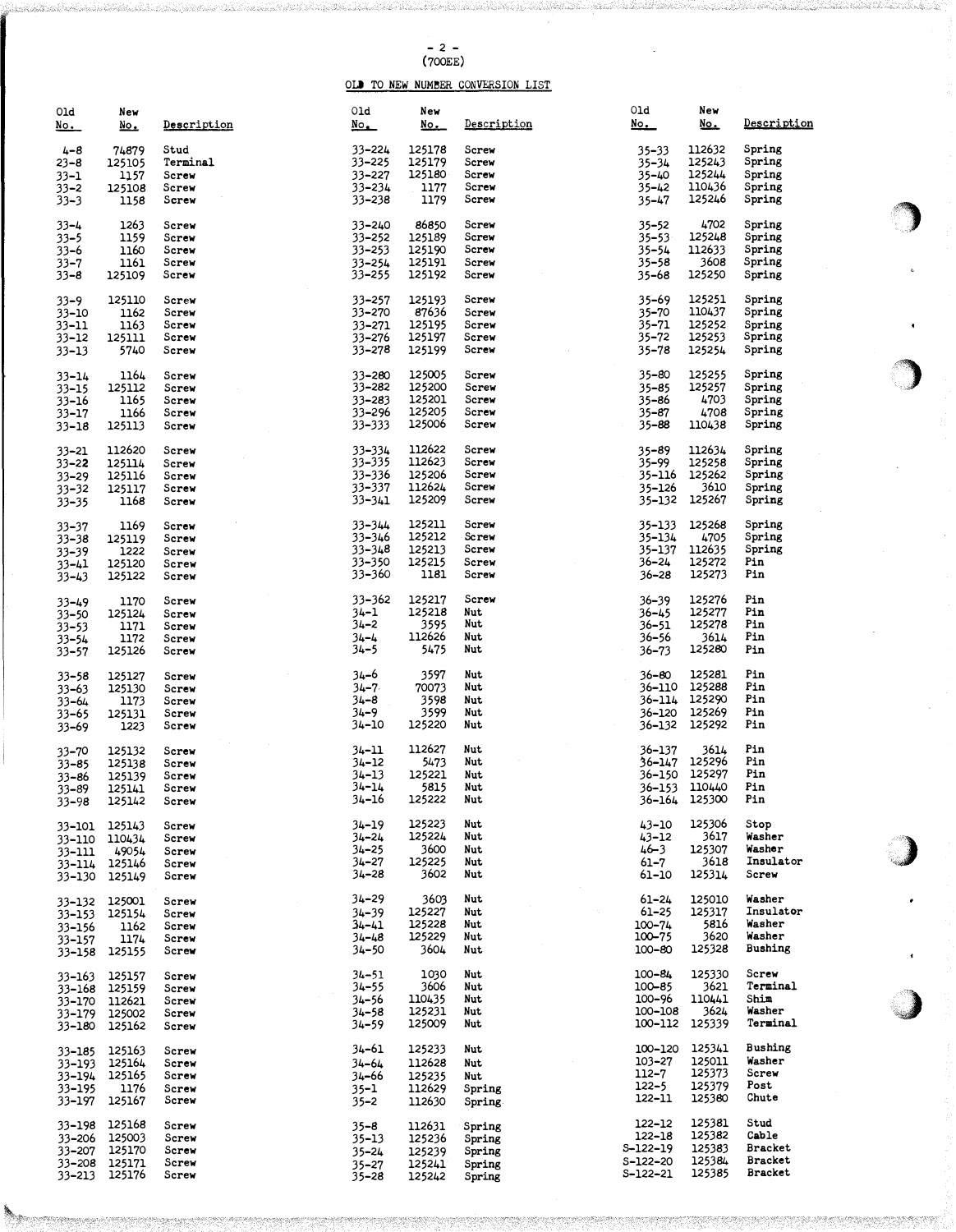- 3 - ( 700EE)

 $\bar{\bar{z}}$ 

| 01d<br><u>No.</u>      | New<br><u>No.</u> | Description                      | 01d<br>No.                | New<br>$\underline{No}$  | Description                  | 01d<br><u>No.</u>         | New<br><u>No.</u>        | Description                          |
|------------------------|-------------------|----------------------------------|---------------------------|--------------------------|------------------------------|---------------------------|--------------------------|--------------------------------------|
| $S - 122 - 22$         | 125386            | <b>Bracket</b>                   | 122-194 125463            |                          | Disk                         | 122–511                   | 125594                   | Guide Assem.                         |
| S-122-23               | 125387            | <b>Bracket</b>                   | 122–195                   | 125464                   | Disk                         | 122–528                   | 125596                   | Key Lever Assem.                     |
| S-122-24               | 125388            | <b>Bracket</b>                   | 122–196                   | 125465                   | Bezel                        | 122–529                   | 125597                   | Key Lever Assem.                     |
| $122 - 25$<br>122-26   | 125389<br>125390  | <b>Bracket</b><br>Washer         | S-122-234<br>122-242      | 3627<br>125467           | Bar<br>Lever Assem.          | 122-531 125599            | 122-530 125598           | Key Lever Assem.<br>Key Lever Assem. |
|                        |                   |                                  |                           |                          |                              |                           |                          |                                      |
| 122–27                 | 125391            | Shaft                            | 122-244                   | 125468                   | Post                         | 122-532 125600            |                          | Key Lever Assem.                     |
| 122-28<br>122-29       | 125392<br>125393  | Stop<br>Pin                      | $122 - 245$<br>122–246    | 125469<br>125470         | Pawl<br>Post                 | 122-533                   | 125601                   | Key Lever Assem.                     |
| 122–35                 | 125394            | Plate                            | 122–247                   | 125471                   | Disk Assem.                  | 122-534 125602<br>122–535 | 125603                   | Key Lever Assem.<br>Key Lever Assem. |
| 122–36                 | 125395            | Pin                              | 122-249 125472            |                          | Stud                         | 122–536                   | 125604                   | Key Lever Assem.                     |
| S-122-37               | 125396            | Guide                            | 122–259                   | 125479                   | Disk                         | 122-537                   | 125605                   | Key Lever Assem.                     |
| $S - 122 - 38$         | 125397            | Bar                              | 122-275                   | 125481                   | <b>Bracket</b>               | 122–538                   | 125606                   | Key Lever Assem.                     |
| S-122-39               | 3625              | Shaft                            | 122-276                   | 125013                   | Plate                        | 122–539                   | 125607                   | Key Lever Assem.                     |
| S-122-40<br>$122 - 42$ | 125398<br>125400  | Bracket<br>Gear                  | 122–350<br>122–357        | 125487<br>125488         | Tape Reel<br>Spacer          | 122–540                   | 125608<br>125609         | Key Lever Assem.<br>Key Lever Assem. |
|                        |                   |                                  |                           |                          |                              | 122–541                   |                          |                                      |
| $122 - 43$             | 125401            | Gear                             | 122-359 125490            |                          | Ratchet                      | 122-542                   | 125610                   | Key Lever Assem.                     |
| $122 - 46$             | 125402            | Post<br>Socket                   | 122–364<br>122–365        | 125492<br>125493         | <b>Bracket</b><br>Punch Pin  | 122-543                   | 125611                   | Key Lever Assem.                     |
| 122–48<br>$122 - 49$   | 125012<br>125403  | Fitting                          | 122–366 125494            |                          | Punch Pin                    | 122–544<br>122-545        | 125612<br>125613         | Key Lever Assem.<br>Key Lever Assem. |
| 122-50                 | 125404            | Lamp                             | 122-369 125495            |                          | Guide Plate                  | 122–546                   | 125614                   | Key Lever Assem.                     |
| 122-51                 | 125405            | Bell Crank                       | 122-374 125499            |                          | Punch Bar                    | 122–547                   | 125615                   | Key Lever Assem.                     |
| 122–52                 | 125406            | Bell Crank                       | 122-375                   | 125500                   | Punch Bar                    | 122-548                   | 125616                   | Key Lever Assem.                     |
| $122 - 53$             | 125407            | Bell Crank                       | 122–376 125501            |                          | Punch Bar                    | 122-549                   | 125617                   | Key Lever Assem.                     |
| $122 - 54$             | 125408            | Bell Crank                       | 122-377 125502            |                          | Punch Bar                    | 122-550                   | 125618                   | Key Lever Assem.                     |
| 122-55                 | 125409            | Bell Crank                       | 122-378 125503            |                          | Punch Bar                    | 122-551                   | 125619                   | Key Lever Assem.                     |
| 122–56                 | 125410            | Bushing                          | 122-380 125504            |                          | Lever                        | 122–552                   | 125620                   | Key Lever Assem.                     |
| 122–57<br>122–58       | 125411<br>125412  | Bushing<br>Stud                  | 122-381 125505            |                          | Contact                      | 122–553                   | 125621                   | Key Lever Assem.                     |
| 122–60                 | 125413            | Ratchet                          | 122–382<br>122–383        | 125506<br>125507         | Bail<br>Key Lever            | 122-554<br>122-555        | 125622<br>125623         | Key Lever Assem.<br>Key Lever Assem. |
| 122–61                 | 125414            | Post.                            | 122-384 112640            |                          | Die Block                    | 122–556                   | 125624                   | Key Lever Assem.                     |
| 122–62                 | 125415            | Pin                              |                           |                          |                              |                           |                          |                                      |
| 122–63                 | 125416            | Post                             | 122–386<br>122–389        | 125508<br>125511         | Bail Assem.<br>Pawl Assem.   | 122–557<br>122-558        | 125198<br>125625         | Key Lever Assem.<br>Key Lever Assem. |
| 122–65                 | 125417            | Stud                             | 122–390                   | 125512                   | Contact Assem.               | 122-559                   | 125626                   | Key Lever Assem.                     |
| 122–67<br>122–68       | 125418<br>3626    | Post<br>Foot                     | 122-396 125514            |                          | Hammer Assem.                | 122–567                   | 125631                   | Hammer Assem.                        |
|                        |                   |                                  | 122-431 125548            |                          | Paper Keytop                 |                           | 122-571 125633           | Guide Plate                          |
| S-122-69               | 125419            | Stop                             | 122–432                   | 125549                   | Paper Keytop                 | 122-575                   | 111019                   | <b>Block</b>                         |
| 122-84<br>122-86       | 125421<br>125422  | Pin<br>Pin                       | 122–433                   | 125550                   | Paper Keytop                 | 122–576                   | 125636                   | Plate Assem.                         |
| 122-88                 | 125423            | Solenoid Assem.                  | 122–434<br>$122 - 435$    | 125551<br>125552         | Paper Keytop<br>Paper Keytop | 122-577<br>122-580        | 125637<br>125638         | Ratchet Assem.<br>Paper Keytop       |
| 122-89                 | 125424            | Bracket                          | 122-438 125555            |                          | Head                         |                           | 122-581 125639           | Paper Keytop                         |
| $122 - 94$             | 125425            | Terminal Brd.                    |                           |                          |                              |                           |                          |                                      |
| 122–95                 | 125426            | Insulator                        | 122-451 125560<br>122-452 | 125561                   | Lever Assem.<br>Lever Assem. | 122–582<br>122-586        | 125640<br>125642         | Paper Keytop<br>Bracket Assem.       |
| 122-97                 | 125427            | Bushing                          | $122 - 453$               | 125562                   | Cable Assem.                 | 122–589                   | 125643                   | Washer                               |
| 122-100<br>122-101     | 125428<br>125429  | Plate<br>Head                    | 122-454 125563            |                          | Cable                        | 122-592                   | 125645                   | Guide                                |
|                        |                   |                                  |                           | 122–459 125565           | Paper Keytop                 | 122–593                   | 125646                   | Plate                                |
| 122–102                | 125430            | Post                             |                           | 122-460 125566           | Paper Keytop                 | 122-594                   | 125647                   | Plate                                |
| 122–106<br>122-107     | 125431<br>125433  | Bracket Assem.<br><b>Bracket</b> |                           | 122-461 125567           | Paper Keytop                 | 122–596                   | 125648                   | Key Lever                            |
| 122-108 125434         |                   | Bushing                          | $122 - 463$               | 122-462 125568<br>125569 | Paper Keytop<br>Paper Keytop | 122-597<br>122–598        | 125649<br>125650         | Key Lever<br>Key Lever               |
| 122-113                | 9575              | Screw                            | 122-464 125570            |                          | Paper Keytop                 | 122–599                   | 125651                   | Key Lever                            |
| 122-116 125438         |                   | Lever Assem.                     | 122–465                   | 125571                   | Paper Keytop                 |                           | 125652                   |                                      |
| 122–117                | 125439            | Lever                            | 122–466                   | 125572                   | Paper Keytop                 | 122–600<br>122–601        | 125653                   | Key Lever<br>Key Lever               |
| 122–118                | 125440            | Terminal                         |                           | 122-467 125573           | Paper Keytop                 | 122–602                   | 125654                   | Key Lever                            |
| 122–119                | 125441            | Contact Assem.<br>Contact        |                           | 122-468 125574           | Paper Keytop                 | 122–603                   | 125655                   | Key Lever                            |
| 122-121 125443         |                   |                                  |                           | 122-469 125575           | Paper Keytop                 | 122–604                   | 125656                   | Key Lever                            |
| 122–124                | 125444            | Spring                           |                           | 122-470 125576           | Paper Keytop                 | 122–605                   | 125657                   | Key Lever                            |
| 122–126<br>122–127     | 125445<br>125446  | Insulator<br>Stud                |                           | 122-471 125577           | Paper Keytop                 | 122–606<br>122–607        | 125658<br>125659         | Key Lever<br>Key Lever               |
| 122-128 125447         |                   | Bracket Assem.                   | 122–473                   | 122-472 125578<br>125579 | Paper Keytop<br>Paper Keytop | 122–608                   | 125660                   | Key Lever                            |
| 122-129 125448         |                   | <b>Bracket</b>                   | 122–474                   | 125580                   | Paper Keytop                 | 122–609                   | 125661                   | Key Lever                            |
| S-122-130              | 125449            | Lever Assem.                     | 122–475                   | 125581                   | Paper Keytop                 | 122–610                   | 125662                   | Key Lever                            |
| 122–133                | 125450            | Post                             |                           | 122-476 125582           | Paper Keytop                 |                           | 122-611 125663           | Key Lever                            |
| S-122-134              | 125451            | Bell Crank                       | 122–477                   | 125583                   | Paper Keytop                 | 122–612                   | 125664                   | Key Lever                            |
| 122–135                | 125452            | Washer                           |                           | 122-478 125584           | Paper Keytop                 | 122–613                   | 125665                   | Key Lever                            |
| S-122-136 125453       |                   | <b>Bracket</b>                   |                           | 122-479 125585           | Paper Keytop                 | 122–614                   | 125666                   | Key Lever                            |
| 122–137                | 125454            | Gear Assem.                      |                           | 122-480 125586           | Paper Keytop                 | 122–615                   | 125667                   | Key Lever                            |
| 122–140                | 125456            | Stud<br>Connector                | 122–481                   | 125587                   | Paper Keytop                 | 122–616                   | 125668<br>122-617 125669 | Key Lever<br>Key Lever               |
| 122-143<br>122-146     | 125457<br>125458  | Bearing                          | 122–483                   | 122-482 125588<br>125589 | Paper Keytop<br>Paper Keytop | 122–618                   | 125670                   | Key Lever                            |
| 122–147                | 125459            | Bushing                          | 122–484                   | 125590                   | Paper Keytop                 |                           | 122-619 125671           | Key Lever                            |

 $\bigg($ 

 $\ddot{\phantom{0}}$ 

 $\ddot{\phantom{0}}$ 

 $\overline{C}$ 

 $\big($ 

 $\big($ 

l,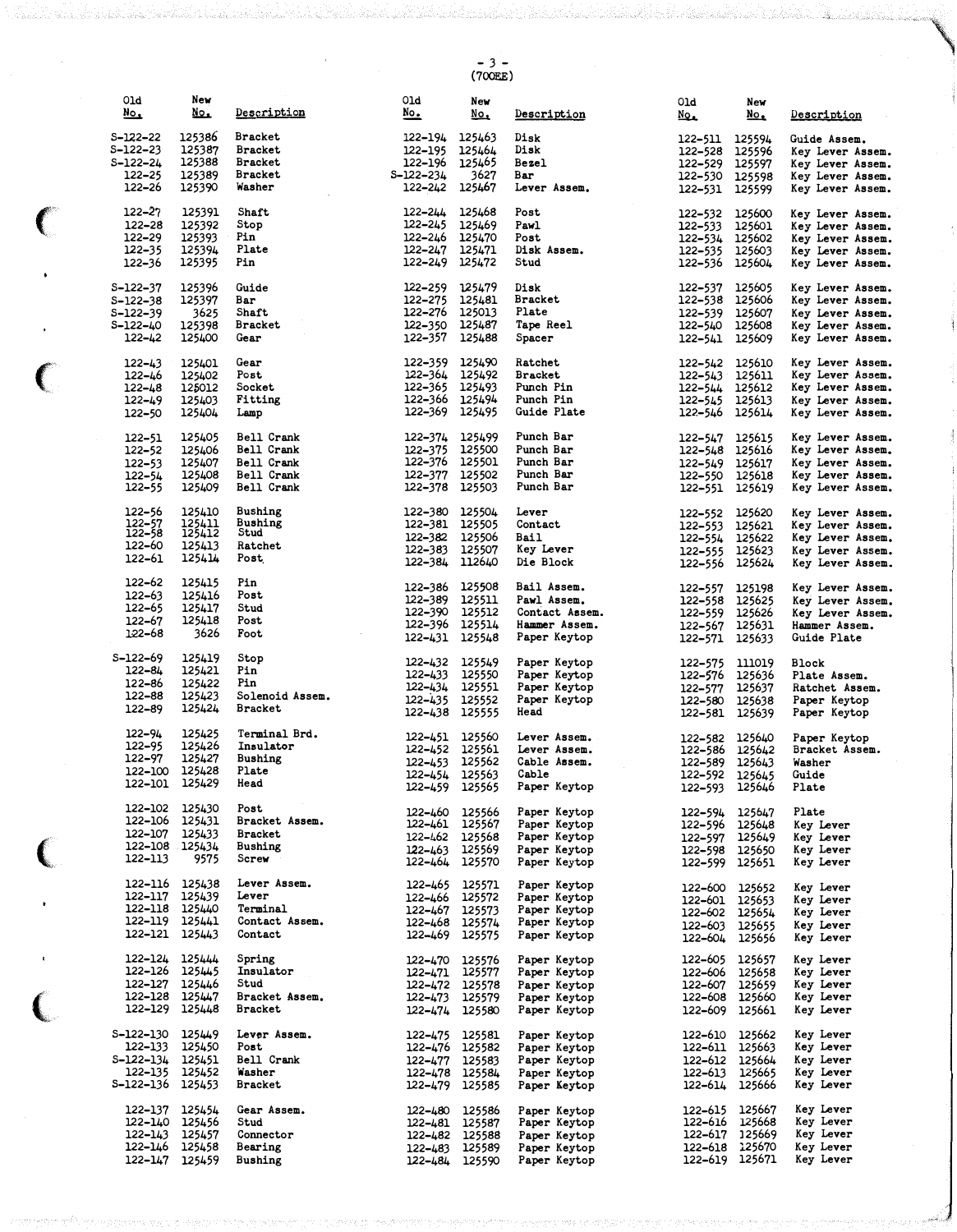- 4 - (700EE)

 $\bigcirc$ 

\*\*)

)

 $\rightarrow$ 

vt

| 01d<br><u>No.</u> | New<br><u>No,</u> | Description        | 01d<br><u>No.</u> | New<br><u>No.</u> | Description    | 01d<br><u>No.</u>    | New<br>$\underline{\text{No}}$ . | Description |
|-------------------|-------------------|--------------------|-------------------|-------------------|----------------|----------------------|----------------------------------|-------------|
| 122–620           | 125672            | Key Lever          |                   |                   |                |                      |                                  |             |
|                   |                   |                    | 138-44            | 126243            | Gauge          | $400 - 3$            | 125903                           | Brush       |
| 122–621           | 125673            | Key Lever          | 138-55            | 110443            | Scale          | 400-218              | 125914                           | Terminal    |
| 122–622           | 125674            | Key Lever          | 138-58            | 110444            | Scale          | 500-205              | 125935                           | Spring      |
| 122–623           | 125675            | Key Lever          | 138-100           | 88993             | Burnisher      | 700–55               | 125947                           | Screw       |
| 122–624           | 125676            | Key Lever          | 138-125           | 126245            | Gauge          | 700–59               | 125948                           | Screw       |
| 122–625           | 125677            | Key Lever          | 138–126           | 126246            | Gauge          | 700-71               | 3650                             | Washer      |
| 122–626           | 125678            | Key Lever          | 138-127           | 125775            | Wrench         |                      | W-1238 126234                    | Pin         |
| 122–697           | 125683            | Bushing            | 138-128           | 125776            | Wrench         | 55083-1              | 126096                           | Type Bar    |
| 122-698           | 125684            | Lever Assem.       | 138–129           | 125777            | Wrench         | 55083-2              | 126097                           | Type Bar    |
| 122–699           | 125685            | Stud               | 138-137           | 110445            | <b>Tool</b>    | 55083-3              | 126098                           | Type Bar    |
| 122-700           | 125686            | Lever Assem.       | 138-139           | 125783            | Stone          | 55083-4              | 126099                           | Type Bar    |
| 122–702           | 125687            | Bushing            | $500 - 50$        | 3639              | Washer         | 55083-5              | 126100                           | Type Bar    |
| 122–703           | 125688            | Bracket Assem.     | 200-153           | 3640              | Washer         | 55083-6              | 126101                           | Type Bar    |
| 122-704           | 125689            | Paper Keytop       | 200-214           | 125789            | Shim           |                      |                                  |             |
| 122–705           | 125690            | Paper Keytop       | 200-1032          | 3646              | Washer         | 55083-7              | 126102                           | Type Bar    |
|                   |                   |                    |                   |                   |                | 55083-8              | 126103                           | Type Bar    |
| 122–706           | 125691            | Paper Keytop       | 200-1134          | 125793            | Pin            | 55083-9              | 126104                           | Type Bar    |
| 122–707           | 125692            | Paper Keytop       | 200–1139          | 3647              | Insulator      | 55083-10             | 126105                           | Type Bar    |
| 122-708           | 125693            | Paper Keytop       | 200-1177          | 126251            | Insulator      | 55083-11             | 126106                           | Type Bar    |
| 122-709           | 125694            | Paper Keytop       | 200-1348          | 125802            | Washer         | 55083-12             | 126107                           | Type Bar    |
| 122–710           | 125695            | Paper Keytop       | 200-2212          | 3649              | Washer         | 55083-13             | 126108                           | Type Bar    |
| 123–7             | 3628              | Bushing            | 300-106           | 125814            | Cuide          | 55083-14             | 126109                           | Type Bar    |
| 123–8             | 71444             | Bushing            | 300-107           | 125815            | Contact Assem. | 55083-15             | 126110                           | Type Bar    |
| 123–36            | 3630              | Bushing            | 300-108           | 125816            | Mounting Bar   | 55083-16             | 126111                           | Type Bar    |
| 123–37            | 125696            | Post               | 300-109           | 125817            | Mounting Bar   | 55083-17             | 126112                           | Type Bar    |
| 123–164           | 3633              | Bushing            | 300-110           | 125818            | Insulator      | 55083-18             | 126113                           | Type Bar    |
| 123–165           | 3634              | Bushing            | 300-113           | 125820            | Disk           | 55083-20             | 126114                           | Type Bar    |
| 123–166           | 3635              | Washer             | 300-121           | 125828            | Shaft          | 55083–21             | 126115                           | Type Bar    |
| 123–167           | 3636              | Washer             | 300-128           | 125829            | Lever          | 55084-A2             | 126156                           | Bar         |
| 123-244           | 125015            | Washer             | 300-137           | 125833            | Lever Guide    |                      |                                  |             |
| 123-308           | 125703            | Terminal           | 300-152           | 125844            | Adj. Lever     | 55084-A4<br>55084-A6 | 126157<br>126158                 | Bar<br>Bar  |
| $125 - 9$         | 3638              | Condenser          | 300-170           | 125848            | Cont. Lever    | 55084-A8             | 126159                           | Bar         |
| 125–176           | 125716            | Switch B <b>ox</b> | 300-171           | 125849            | Cont. Lever    |                      |                                  |             |
| 125–197           | 125097            | Nipple             | 300-172           | 125850            | Cont. Lever    | 55084-A10            | 126160                           | Bar         |
| 125-198           | 125098            | Nut                | 300-173           | 125851            | Cont. Lever    | 55084-A12            | 126161                           | Bar         |
| 125–208           | 125719            |                    |                   |                   | Cont. Lever    | 55084-A14            | 126162                           | Bar         |
|                   |                   | Nipple             | 300-174           | 125852            |                | 55084-A16            | 126163                           | Bar         |
| 125-209           | 125720            | Nut                | 300-178           | 125855            | Terminal       | 55084-A18            | 126164                           | Bar         |
| 125–237           | 125723            | Fuse               | 300-179           | 125856            | Terminal Block | 55084-A20            | 126165                           | Bar         |
| 125–238           | 125724            | Fuse               | 300-181           | 125858            | Feed Pawl      | 55084-B1             | 126166                           | Bar         |
| 126–123           | 125016            | Grommet            | 300-201           | 125860            | End Bracket    | 55084-B3             | 126167                           | Bar         |
| 138–22            | 110442            | Screw Driver       | 300-301           | 5556              | Top Plate      | 55084-B5             | 126168                           | Bar         |
| 138–23            | 125752            | Wrench             | 300-302           | 125861            | Feed Wheel     | 55084-B7             | 126169                           | Bar         |
| 138–25            | 125754            | Wrench             | 300-303           | 125862            | Feed Wheel     | 55084-B9             | 126170                           | Bar         |
| 138–26            | 125755            | Wrench             | 300-312           | 125867            | <b>Bracket</b> | 55084-B11            | 126171                           | Bar         |
| 138–27            | 125756            | Wrench             | 300-314           | 125868            | Detent Assem.  | 55084-B13            | 126172                           | Bar         |
| 138-28            | 125757            | Wrench             | 300-319           | 125871            | <b>Bracket</b> | 55084-B15            | 126173                           | Bar         |
| 138–30            | 125758            | File               | 300-320           | 125872            | Shaft          | 55084-B17            | 126174                           | Bar         |
| 138-33            | 125760            | Wrench             | 300-322           | 125873            | Latch          |                      |                                  |             |
| 138-34            | 125761            | Wrench             | 300-400           | 125874            | End Bracket    |                      |                                  |             |
| 138-36            | 125763            | Wrench             | 300-506           | 4707              | Washer         |                      |                                  |             |
| 138-43            | 126242            | Gauge              | 300-510           | 125882            | Terminal       |                      |                                  |             |
|                   |                   |                    |                   |                   |                |                      |                                  |             |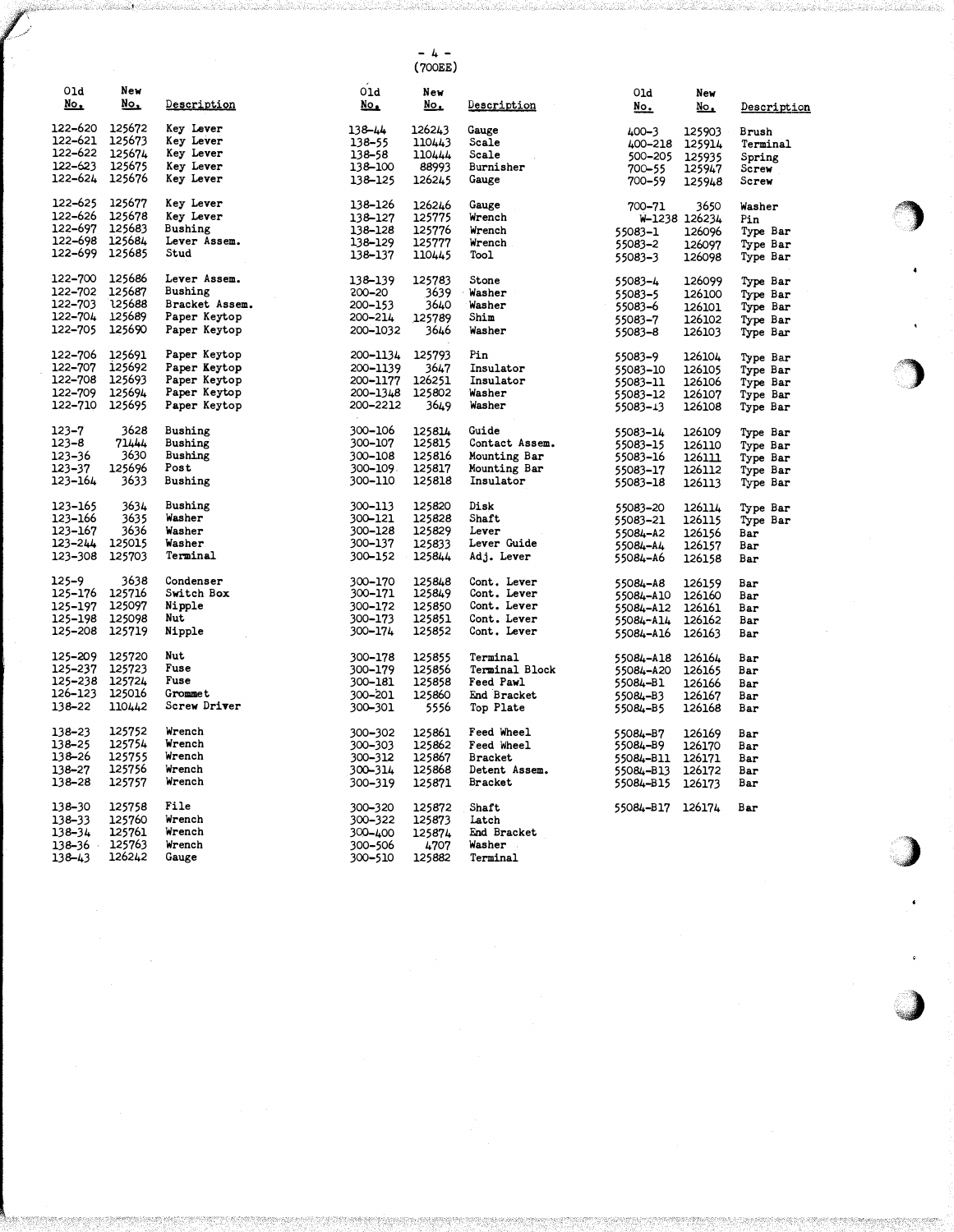$-5$  -<br>(700EE)<br>NEW TO OLD NUMBER CONVERSION LIST

| New<br><u>No.</u>                    | 01d<br>$\underline{\text{No}}$                                                       | New<br>$\underline{\text{No}}$ .               | 01d<br><u>No.</u>                                             | New<br>مطلا                                    | 01d<br><u>No.</u>                                          | New<br>$\underline{\text{No}}$ .               | 01d<br>No.                                                                         |
|--------------------------------------|--------------------------------------------------------------------------------------|------------------------------------------------|---------------------------------------------------------------|------------------------------------------------|------------------------------------------------------------|------------------------------------------------|------------------------------------------------------------------------------------|
| 1030<br>1157<br>1158<br>1159<br>1160 | 34-51<br>$33 - 1$<br>$33 - 3$<br>$33 - 5$<br>$33 - 6$                                | 5816<br>9575<br>49054<br>70073<br>71444        | 100-74<br>122-113<br>33-111<br>$34 - 7$<br>$123 - 8$          | 125138<br>125139<br>125141<br>125142<br>125143 | $33 - 85$<br>33-86<br>$33 - 89$<br>$33 - 98$<br>33-101     | 125258<br>125262<br>125267<br>125268<br>125269 | 35–99<br>35-116<br>$35 - 132$<br>35-133<br>36-120                                  |
| 1161<br>1162<br>1163<br>1164         | $33 - 7$<br>$(33 - 10)$<br>$(33 - 156)$<br>$33 - 11$<br>$33 - 14$                    | 74879<br>86850<br>87636<br>88993<br>110434     | $4 - 8$<br>33-240<br>33–270<br>138-100<br>33-110              | 125146<br>125149<br>125154<br>125155<br>125157 | 33-114<br>33-130<br>33–153<br>33-158<br>$33 - 163$         | 125272<br>125273<br>125276<br>125277<br>125278 | $36 - 24$<br>36–28<br>$36 - 39$<br>$36 - 45$ .<br>$36 - 51$                        |
| 1165<br>1166<br>1168<br>1169<br>1170 | $33 - 16$<br>$33 - 17$<br>$33 - 35$<br>$33 - 37$<br>$33 - 49$                        | 110435<br>110436<br>110437<br>110438<br>110440 | $34 - 56$<br>$35 - 42$<br>$35 - 70$<br>$35 - 88$<br>36–153    | 125159<br>125162<br>125163<br>125164<br>125165 | 33-168<br>33-180<br>33-185<br>33-193<br>33-194             | 125280<br>125281<br>125288<br>125290<br>125292 | $36 - 73$<br>$36 - 80$<br>36–110<br>36-114<br>36-132                               |
| 1171<br>1172<br>1173<br>1174<br>1176 | $33 - 53$<br>$33 - 54$<br>$33 - 64$<br>33-157<br>33-195                              | 110441<br>110442<br>110443<br>110444<br>110445 | 100-96<br>138-22<br>138-55<br>138-58<br>138-137               | 125167<br>125168<br>125170<br>125171<br>125176 | 33-197<br>33-198<br>33-207<br>$33 - 208$<br>33-213         | 125296<br>125297<br>125300<br>125306<br>125307 | 36-147<br>$36 - 150$<br>36-164<br>$43 - 10$<br>$46 - 3$                            |
| 1177<br>1179<br>1181<br>1222<br>1223 | $33 - 234$<br>$33 - 238$<br>33-360<br>$33 - 39$<br>$33 - 69$                         | 111019<br>112620<br>112621<br>112622<br>112623 | $122 - 575$<br>$33 - 21$<br>33-170<br>$33 - 334$<br>33–335    | 125178<br>125179<br>125180<br>125189<br>125190 | $33 - 224$<br>$33 - 225$<br>33-227<br>33–252<br>$33 - 253$ | 125314<br>125317<br>125328<br>125330<br>125339 | 61-10<br>$61 - 25$<br>100-80<br>$100 - 84$<br>100-112                              |
| 1263<br>3595<br>3597<br>3598<br>3599 | $33 - 4$<br>$34 - 2$<br>34–6<br>$34 - 8$<br>$34 - 9$                                 | 112624<br>112626<br>112627<br>112628<br>112629 | 33-337<br>34–4<br>34–11<br>34–64<br>35–1                      | 125191<br>125192<br>125193<br>125195<br>125197 | $33 - 254$<br>$33 - 255$<br>33-257<br>33-271<br>33-276     | 125341<br>125373<br>125379<br>125380<br>125381 | 100-120<br>112-7<br>$122 - 5$<br>122-11<br>122-12                                  |
| 3600<br>3602<br>3603<br>3604<br>3606 | $34 - 25$<br>$34 - 28$<br>$34 - 29$<br>$34 - 50$<br>34–55                            | 112630<br>112631<br>112632<br>112633<br>112634 | $35 - 2$<br>$35 - 8$<br>$35 - 33$<br>$35 - 54$<br>$35 - 89$   | 125198<br>125199<br>125200<br>125201<br>125205 | 122-557<br>33-278<br>33-282<br>33-283<br>$33 - 296$        | 125382                                         | 122-18<br>125383 S-122-19<br>125384 S-122-20<br>125385 S-122-21<br>125386 S-122-22 |
| 3608<br>3610<br>3614<br>3617         | $35 - 58$<br>35-126<br>$(36 - 56)$<br>$(36 - 137)$<br>$43 - 12$                      | 112635<br>112640<br>125001<br>125002<br>125003 | 35-137<br>122-384<br>33–132<br>33-179<br>33–206               | 125206<br>125209<br>125211<br>125212<br>125213 | 33-336<br>$33 - 341$<br>33-344<br>33-346<br>$33 - 348$     | 125387<br>125389<br>125390<br>125391           | $S-122-23$<br>125388 S-122-24<br>$122 - 25$<br>122-26<br>122-27                    |
| 3618<br>3620<br>3621<br>3624         | $61 - 7$<br>100-75<br>$100 - 85$<br>100-108<br>3625 S-122-39                         | 125005<br>125006<br>125009<br>125010<br>125011 | 33-280<br>33-333<br>34–59<br>61–24<br>$103 - 27$              | 125215<br>125217<br>125218<br>125220<br>125221 | 33-350<br>33-362<br>34–1<br>$34 - 10$<br>34–13             | 125392<br>125393<br>125394<br>125395           | 122-28<br>122-29<br>$122 - 35$<br>122-36<br>125396 S-122-37                        |
| 3626<br>3628<br>3630<br>3633         | 122-68<br>3627 S <del>-</del> 122 <del>-</del> 234<br>$123 - 7$<br>123-36<br>123–164 | 125012<br>125013<br>125015<br>125016<br>125097 | 122-48<br>122-276<br>123-244<br>126–123<br>125-197            | 125222<br>125223<br>125224<br>125225<br>125227 | 34-16<br>$34 - 19$<br>$34 - 24$<br>$34 - 27$<br>34–39      | 125400<br>125401<br>125402                     | 125397 S-122-38<br>125398 S-122-40<br>122-42<br>122-43<br>$122 - 46$               |
| 3634<br>3635<br>3636<br>3638<br>3639 | 123-165<br>123-166<br>123–167<br>$125 - 9$<br>200-20                                 | 125098<br>125105<br>125108<br>125109<br>125110 | 125-198<br>$23 - 8$<br>$33 - 2$<br>$33 - 8$<br>$33 - 9$       | 125228<br>125229<br>125231<br>125233<br>125235 | 34–41<br>$34 - 48$<br>$34 - 58$<br>34–61<br>34–66          | 125403<br>125404<br>125405<br>125406<br>125407 | $122 - 49$<br>122-50<br>$122 - 51$<br>$122 - 52$<br>122-53                         |
| 3640<br>3646<br>3647<br>3649<br>3650 | 200-153<br>200-1032<br>200-1139<br>200-2212<br>700-71                                | 125111<br>125112<br>125113<br>125114<br>125116 | $33 - 12$<br>$33 - 15$<br>$33 - 18$<br>$33 - 22$<br>$33 - 29$ | 125236<br>125239<br>125241<br>125242<br>125243 | 35–13<br>35–24<br>$35 - 27$<br>35–28<br>$35 - 34$          | 125408<br>125409<br>125410<br>125411<br>125412 | $122 - 54$<br>122-55<br>122–56<br>122-57<br>122–58                                 |
| 4702<br>4703<br>4705<br>4707<br>4708 | $35 - 52$<br>$35 - 86$<br>35-134<br>300-506<br>35–87                                 | 125117<br>125119<br>125120<br>125122<br>125124 | $33 - 32$<br>$33 - 38$<br>$33 - 41$<br>33–43<br>$33 - 50$     | 125244<br>125246<br>125248<br>125250<br>125251 | $35 - 40$<br>35–47<br>$35 - 53$<br>35–68<br>35–69          | 125413<br>125414<br>125415<br>125416<br>125417 | 122-60<br>122–61<br>122-62<br>122–63<br>122–65                                     |
| 5473<br>5475<br>5556<br>5740<br>5815 | 34–12<br>$34 - 5$<br>300-301<br>$33 - 13$<br>34-14                                   | 125126<br>125127<br>125130<br>125131<br>125132 | $33 - 57$<br>$33 - 58$<br>33–63<br>$33 - 65$<br>33-70         | 125252<br>125253<br>125254<br>125255<br>125257 | 35–71<br>35–72<br>$35 - 78$<br>35–80<br>35–85              | 125418<br>125421<br>125422<br>125423           | 122-67<br>125419 S-122-69<br>122-84<br>122-86<br>122-88                            |

 $\mathbf{I}$ 

 $\epsilon$ 

þ

 $\big($ 

 $\ell$